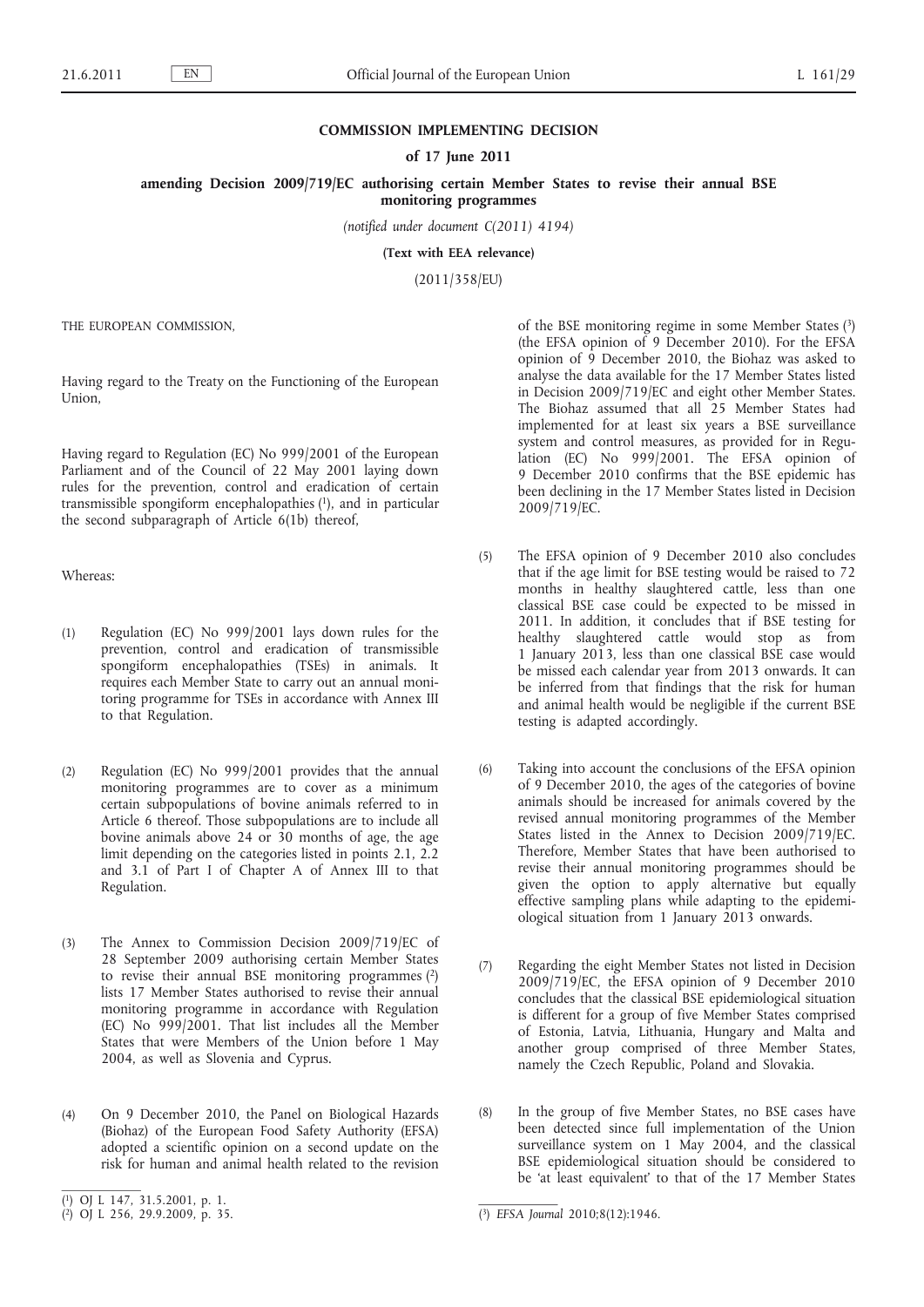listed in Decision 2009/719/EC. Therefore, a similar testing regime should be applied to that group of 22 Member States as the epidemiological situation is comparable in all of them.

- (9) In addition, the EFSA opinion of 9 December 2010 concludes that the trend of the classical BSE epidemic in the Czech Republic, Poland and Slovakia shows two waves in the classical BSE incidence per birth cohort and in the average age of the classical BSE cases detected. This second wave pattern compromises the establishment of clear similarities between the trend of the classical BSE epidemic in the 17 Member States already listed in Decision 2009/719/EC and this group of three Member States. For these three Member States, it concludes that at present, it would not be informative to estimate the number of undetected classical BSE cases, should the testing age be changed in this group.
- (10) On 26 March 2010, Latvia submitted to the Commission an application to revise its annual BSE monitoring programme.
- (11) On 16 June 2010, Estonia submitted to the Commission an application to revise its annual BSE monitoring programme.
- (12) On 7 October 2010, Lithuania submitted to the Commission an application to revise its annual BSE monitoring programme.
- (13) On 21 October 2010, Luxembourg submitted to the Commission an application to revise its annual BSE monitoring programme.
- (14) On 27 October 2010, Germany submitted to the Commission an application to revise its annual BSE monitoring programme.
- (15) On 24 November 2010, Greece submitted to the Commission an application to revise its annual BSE monitoring programme.
- (16) On 26 November 2010, Slovenia submitted to the Commission an application to revise its annual BSE monitoring programme.
- (17) On 30 November 2010, Sweden submitted to the Commission an application to revise its annual BSE monitoring programme.
- (18) On 13 December 2010, Spain submitted to the Commission an application to revise its annual BSE monitoring programme.
- (19) On 13 December 2010, Belgium submitted to the Commission an application to revise its annual BSE monitoring programme.
- (20) On 13 December 2010, Finland submitted to the Commission an application to revise its annual BSE monitoring programme.
- (21) On 14 December 2010, Denmark submitted to the Commission an application to revise its annual BSE monitoring programme.
- (22) On 15 December 2010, United Kingdom submitted to the Commission an application to revise its annual BSE monitoring programme.
- (23) On 15 December 2010, Austria submitted to the Commission an application to revise its annual BSE monitoring programme.
- (24) On 20 December 2010, Ireland submitted to the Commission an application to revise its annual BSE monitoring programme.
- (25) On 23 December 2010, Portugal submitted to the Commission an application to revise its annual BSE monitoring programme.
- (26) On 5 January 2011, Cyprus submitted to the Commission an application to revise its annual BSE monitoring programme.
- (27) On 13 January 2011, Italy submitted to the Commission an application to revise its annual BSE monitoring programme.
- (28) On 18 January 2011, the Netherlands submitted to the Commission an application to revise its annual BSE monitoring programme.
- (29) On 19 January 2011, France submitted to the Commission an application to revise its annual BSE monitoring programme.
- (30) On 11 February 2011, Hungary submitted to the Commission an application to revise its annual BSE monitoring programme.
- (31) On 14 February 2011, Malta submitted to the Commission an application to revise its annual BSE monitoring programme.
- (32) The applications submitted by those 22 Member States were found to meet all the requirements for the revision of the annual monitoring programmes laid down in Article 6(1b) of Regulation (EC) No 999/2001 and set out in point 7 of Part I of Chapter A of Annex III thereto. Therefore, they should be authorised to revise their BSE annual monitoring programmes.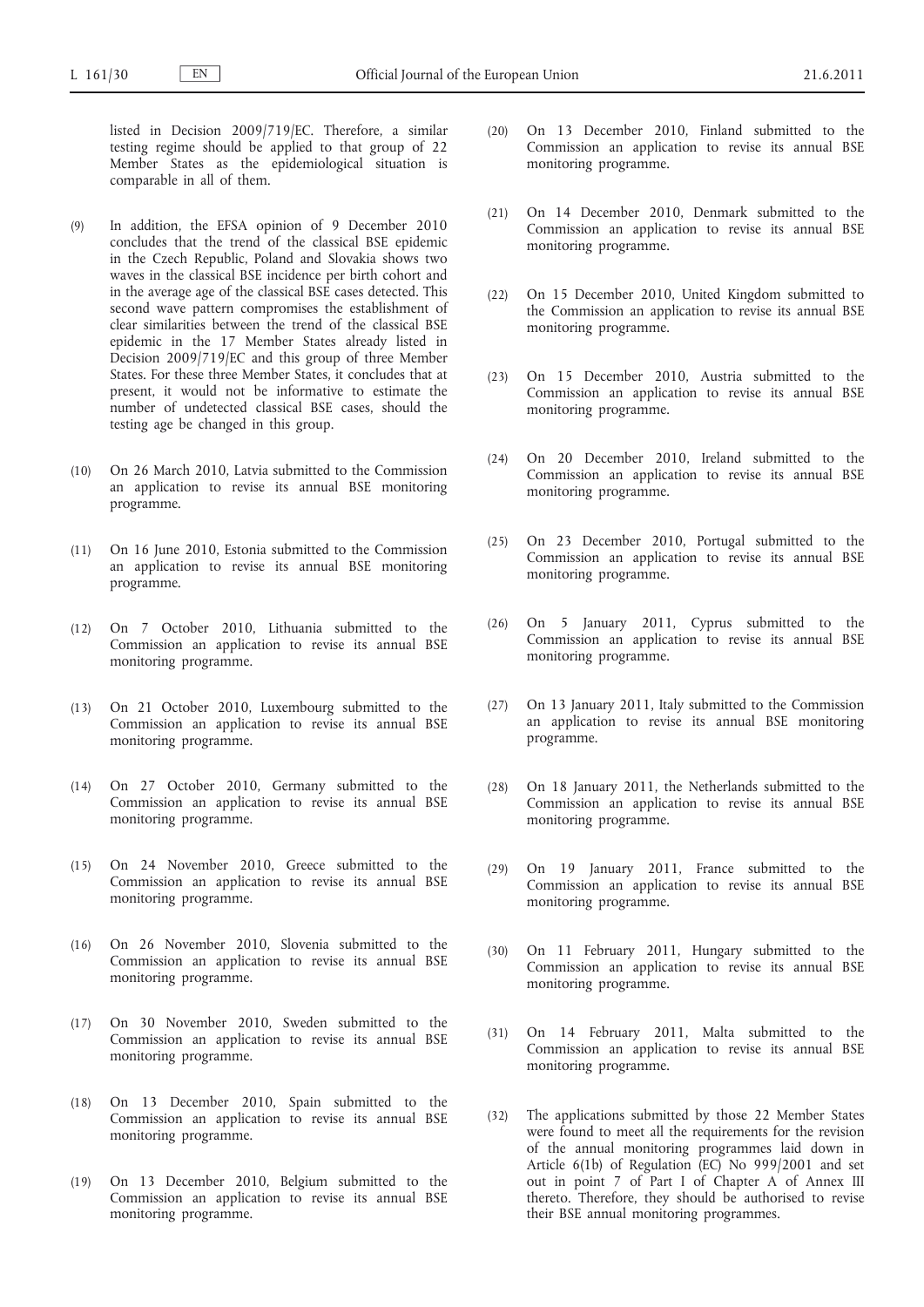- (33) Article 3 of Regulation (EEC) No 706/73 of the Council of 12 March 1973 concerning the Community arrangements applicable to the Channel Islands and the Isle of Man for trade in agricultural products (1) provides that Union veterinary and food legislation are to apply, under the same conditions in the Channel Islands and the Isle of Man as in the United Kingdom, to the agricultural products imported into those islands or exported from them to the Union. However, Decision 2009/719/EC does not currently apply to the islands as the United Kingdom did not provide the relevant data at the time of its adoption.
- (34) The United Kingdom has now provided the relevant data concerning the epidemiological situation and the implementation of the Union legislation regarding BSE in the Channel Islands and the Isle of Man. That data shows that the BSE epidemiological situation in those islands is comparable to that of the United Kingdom and that all the relevant requirements laid down in the Article 6(1b) and set out in point 7 of Part I of Chapter A of Annex III to Regulation (EC) No 999/2001 are met. Decision 2009/719/EC should therefore apply to those islands.
- (35) Subsequently, on 15 February 2011, the Standing Committee on the Food Chain and Animal Health delivered a positive opinion on a draft Decision amending Decision 2009/719/EC authorising certain Member States to revise their annual BSE monitoring programmes. That draft Decision which, however, has not yet been adopted by the Commission, authorises the 22 Member States to apply a revised and harmonised BSE testing regime as from 1 July 2011.
- (36) On 13 April 2011, EFSA adopted a scientific opinion on the review on the risk for human and animal health related to the revision of the BSE monitoring regime in three EU Member States  $(2)$ . That opinion concludes that with the additional data of a further year of monitoring results, namely the data for 2010, the model employed shows that the confidence in the predictions of the number of cases in the cohorts since 2000 for the Czech Republic, Poland and Slovakia has increased substantially. Due to this and based on the results of the analysis performed, EFSA concludes that the decline of the BSE epidemic is now significant in these three Member States.
- (37) The EFSA opinion of 13 April 2011 also concludes that if the age limit for BSE testing would be raised to 72 months in healthy slaughtered cattle, less than one classical BSE case could be expected to be missed in 2012. It can be inferred from that findings that the risk for human an animal health would be negligible if the current BSE testing is adapted accordingly.
- (38) On 10 February 2011, the Czech Republic submitted to the Commission an application to revise its annual BSE monitoring programme.
- ( 1) OJ L 68, 15.3.1973, p. 1.
- (39) On 15 February 2011, Slovakia submitted to the Commission an application to revise its annual BSE monitoring programme.
- (40) On 26 April 2011, Poland submitted to the Commission an application to revise its annual BSE monitoring programme
- (41) The applications submitted by those three Member States were found to meet all the requirements for the revision of the annual monitoring programmes laid down in Article 6(1b) of Regulation (EC) No 999/2001 and set out in point 7 of Part I of Chapter A of Annex III thereto. Therefore, they should be authorised to revise their BSE annual monitoring programmes and the BSE testing regime in these three Member States should be aligned to that which received a positive opinion from the Standing Committee on the Food Chain and Animal Health on 15 February 2011.
- (42) Taking into consideration the new circumstances that have arisen after the vote, the draft Decision which received on 15 February 2011 a positive opinion of the Standing Committee on the Food Chain and Animal Health should not be adopted and a new draft Decision extending the provisions already voted to the Czech Republic, Poland and Slovakia should be presented for a opinion of the Standing Committee on the Food Chain and Animal Health.
- (43) Decision 2009/719/EC should therefore be amended accordingly.
- (44) This Decision should apply from 1 July 2011 in order to give sufficient time to Member States to align their BSE monitoring procedures with the amendments made to Decision 2009/719/EC by this Decision.
- (45) The measures provided for in this Decision are in accordance with the opinion of the Standing Committee on the Food Chain and Animal Health,

HAS ADOPTED THIS DECISION:

## *Article 1*

Decision 2009/719/EC is amended as follows:

(1) Article 2 is replaced by the following:

## *'Article 2*

1. The revised annual monitoring programmes shall apply only to bovine animals born in the Member States listed in the Annex and shall cover at least the following categories:

<sup>(</sup> 2) *EFSA Journal* 2011; 9(4):2142.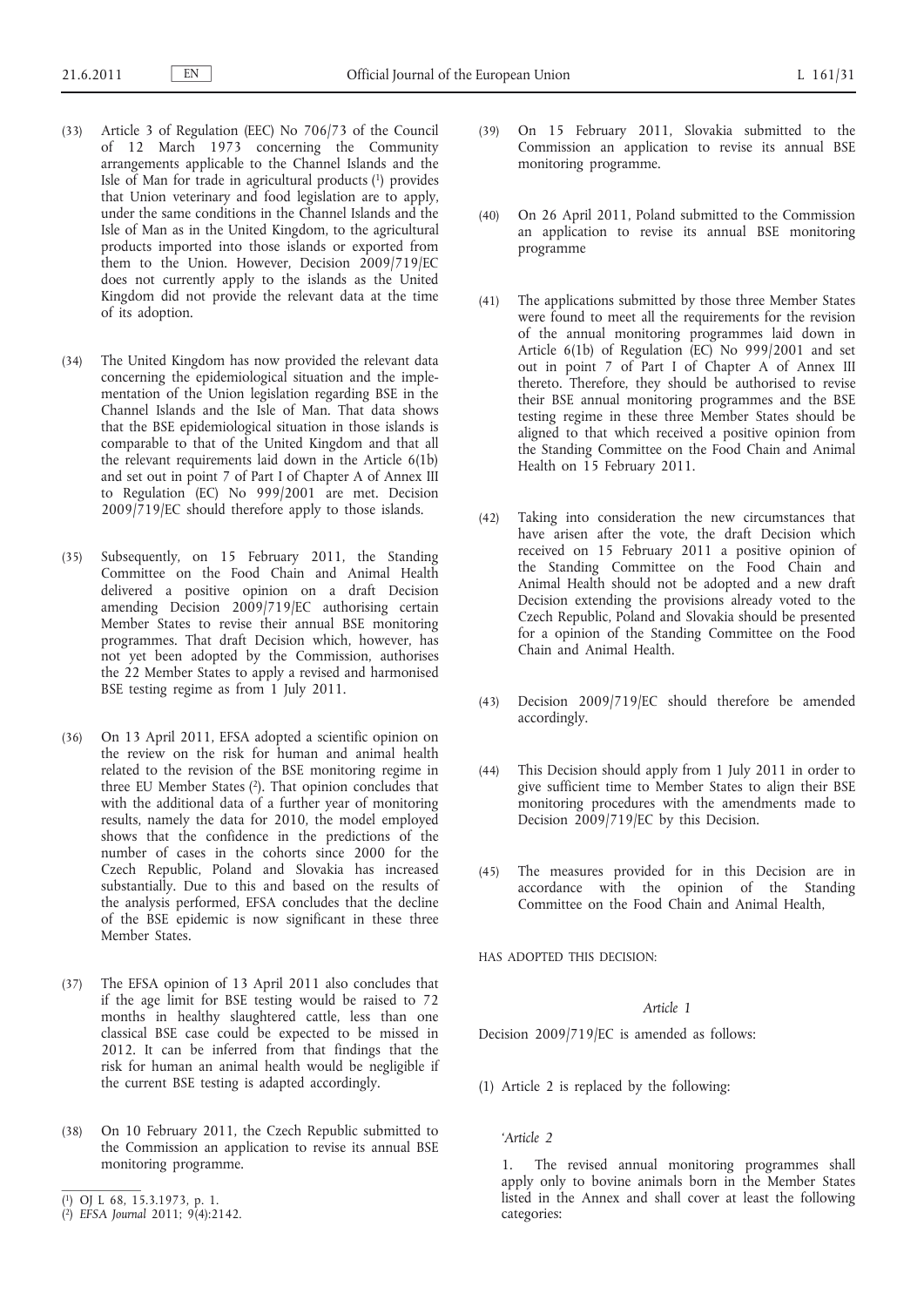- (a) all bovine animals above 72 months of age subject to normal slaughter for human consumption, or slaughtered in the context of a disease eradication campaign but showing no clinical signs of disease, as referred to in point 2.2 of Part I of Chapter A of Annex III to Regulation (EC) No 999/2001;
- (b) all bovine animals above 48 months of age subject to emergency slaughter or with observations at ante mortem inspection as referred to in point 2.1 of Part I of Chapter A of Annex III to Regulation (EC) No 999/2001;
- (c) all bovine animals above 48 months of age, as referred to in point 3.1 of Part I of Chapter A of Annex III to that Regulation, which have died or been killed but which were not:
	- (i) killed for destruction pursuant to Commission Regulation (EC) No  $716/96$  (\*);
	- (ii) killed in the framework of an epidemic, such as foot-and-mouth disease;
	- (iii) slaughtered for human consumption.

2. When bovine animals belonging to the animal categories referred to in paragraph 1 and born in one of the Member States listed in the Annex are tested for BSE in

another Member State, the age limits for testing in force in the Member State where the tests are performed shall apply.

3. By way of derogation from point (a) of paragraph 1, from 1 January 2013 Member States listed in the Annex may decide to test only a minimum annual sample of the subpopulations referred to in that point.

(\*) OJ L 99, 20.4.1996, p. 14.';

 $\frac{1}{2}$ 

(2) the Annex is replaced by the text in the Annex to this Decision.

#### *Article 2*

This Decision shall apply from 1 July 2011.

### *Article 3*

This Decision is addressed to the Member States.

Done at Brussels, 17 June 2011.

*For the Commission* John DALLI *Member of the Commission*